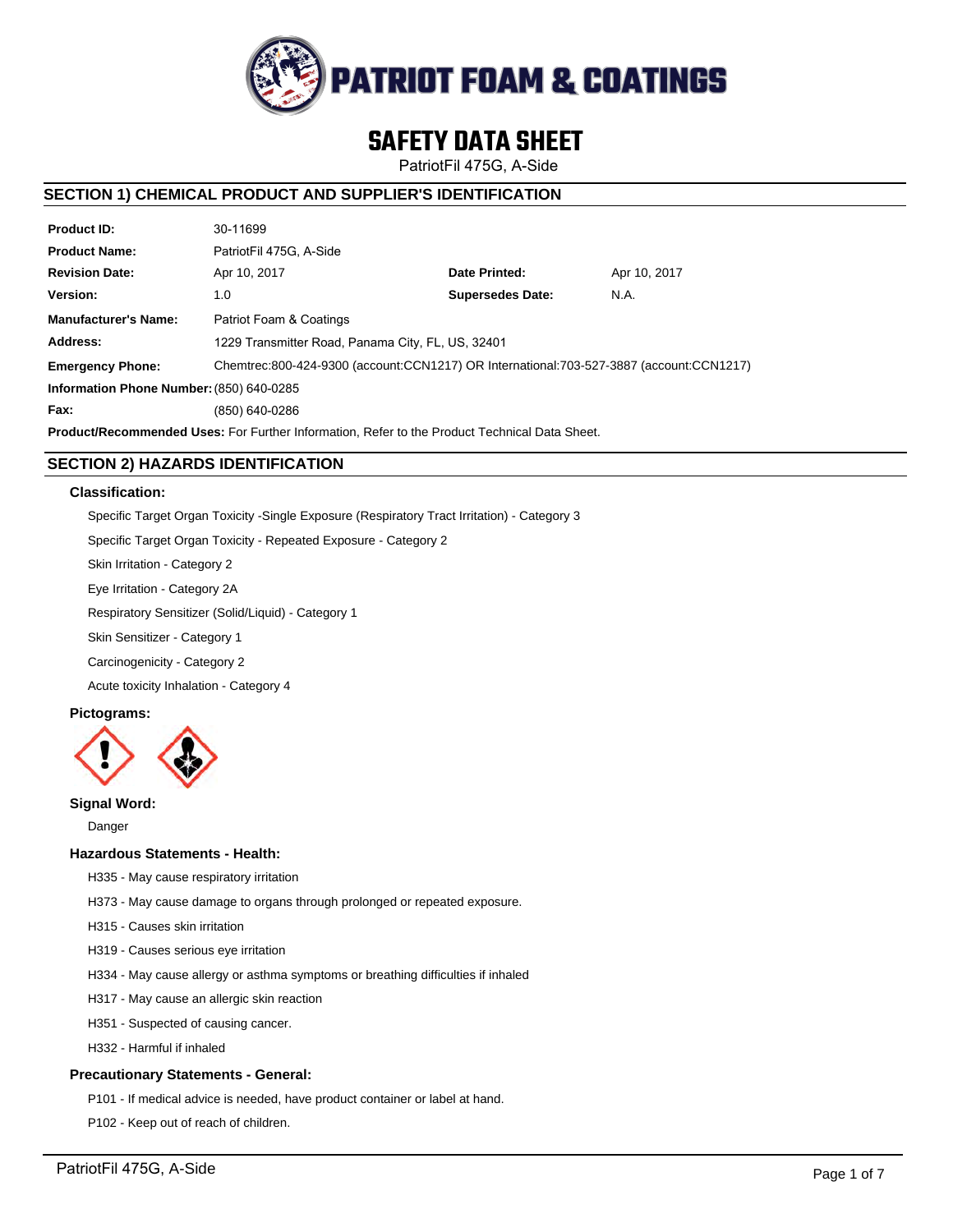#### P103 - Read label before use.

### **Precautionary Statements - Prevention:**

- P261 Avoid breathing dust/fume/gas/mist/vapors/spray.
- P271 Use only outdoors or in a well-ventilated area.
- P233 Keep container tightly closed.
- P260 Do not breathe dust/fume/gas/mist/vapors/spray.
- P264 Wash thoroughly after handling.
- P280 Wear protective gloves/protective clothing/eye protection/face protection.
- P284 [In case of inadequate ventilation] wear respiratory protection.
- P272 Contaminated work clothing should not be allowed out of the workplace.
- P201 Obtain special instructions before use.
- P202 Do not handle until all safety precautions have been read and understood.

#### **Precautionary Statements - Response:**

P304 + P340 - IF INHALED: Remove person to fresh air and keep comfortable for breathing.

- P312 Call a POISON CENTER/doctor if you feel unwell.
- P314 Get Medical advice/attention if you feel unwell.
- P302 + P352 IF ON SKIN: Wash with plenty of water.
- P321 Specific treatment (see section 4 on this SDS).
- P332 + P313 If skin irritation occurs: Get medical advice/attention.
- P362 + P364 Take off contaminated clothing. And wash it before reuse.

P305 + P351 + P338 - IF IN EYES: Rinse cautiously with water for several minutes. Remove contact lenses, if present and easy to do. Continue rinsing.

P337 + P313 - If eye irritation persists: Get medical advice/attention.

P342 + P311 - If experiencing respiratory symptoms: Call a POISON CENTER/doctor.

P333 + P313 - If skin irritation or a rash occurs: Get medical advice/attention.

P308 + P313 - IF exposed or concerned: Get medical advice/attention.

#### **Precautionary Statements - Storage:**

P403 + P405 - Store in a well-ventilated place. Store locked up.

P405 - Store locked up.

#### **Precautionary Statements - Disposal:**

P501 - Dispose of contents/ container to an approved waste disposal plant.

### **SECTION 3) COMPOSITION / INFORMATION ON INGREDIENTS**

| CAS          | <b>Chemical Name</b>                | % By Weight |
|--------------|-------------------------------------|-------------|
| 0009016-87-9 | POLYMETHYLENE POLYPHENYL ISOCYANATE | 52% - 96%   |
| 0000101-68-8 | 4.4'-METHYLENEDIPHENYL DIISOCYANATE | 13% - 24%   |
|              |                                     |             |

Specific chemical identity and/or exact percentage (concentration) of the composition has been withheld to protect confidentiality.

## **SECTION 4) FIRST-AID MEASURES**

#### **Inhalation:**

Remove source of exposure or move person to fresh air and keep comfortable for breathing. If experiencing respiratory symptoms: Call a POISON CENTER/doctor. If breathing is difficult, trained personnel should administer emergency oxygen if advised to do so by the POISON CENTER/doctor.

If exposed/feel unwell/concerned: Call a POISON CENTER/doctor.

Eliminate all ignition sources if safe to do so.

#### **Skin Contact:**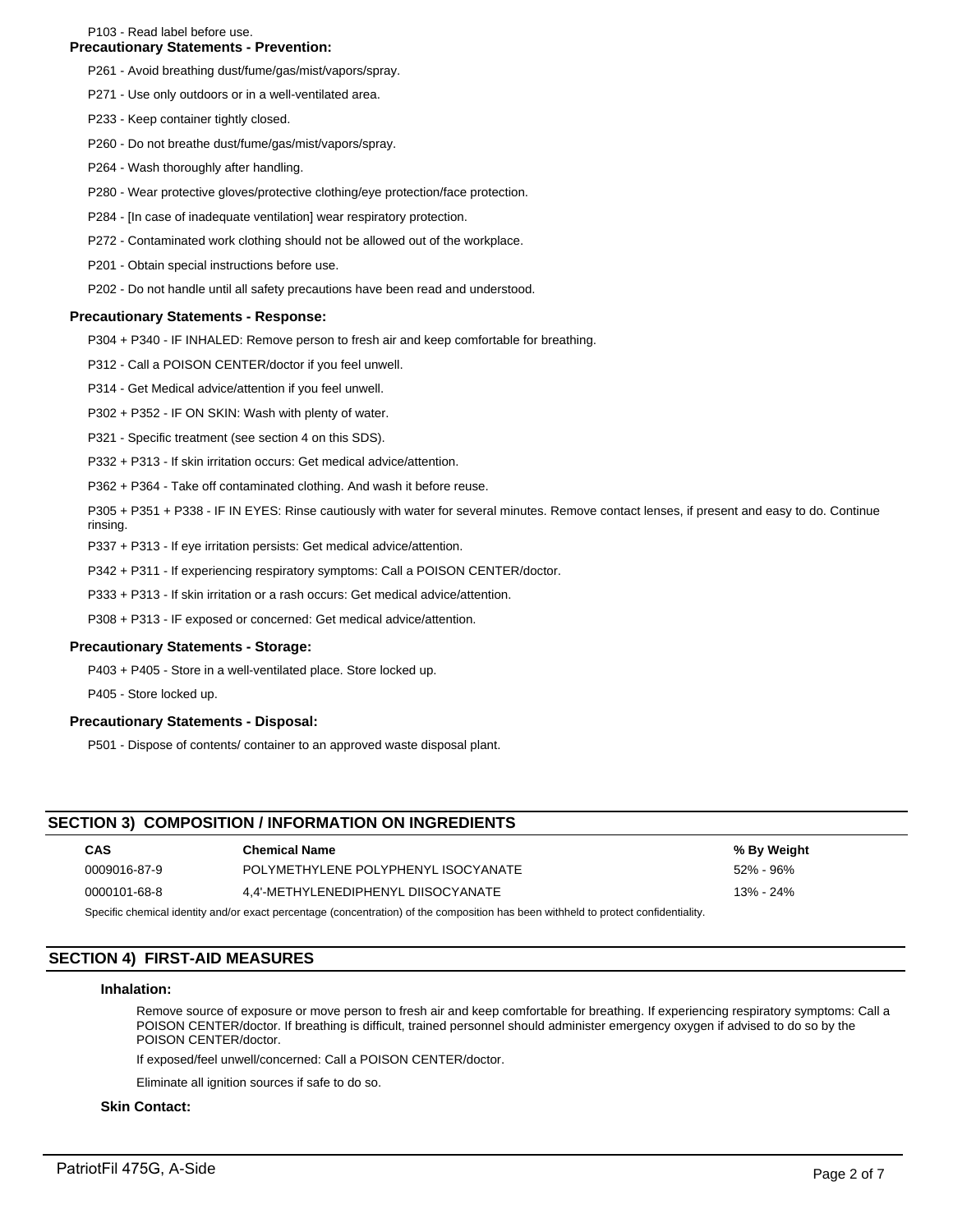Take off contaminated clothing, shoes and leather goods (e.g. watchbands, belts). Gently blot or brush away excess product. Wash with plenty of lukewarm, gently flowing water for a duration of 15-20 minutes. If skin irritation or rash occurs: Get medical advice/attention. Wash contaminated clothing before re-use or discard.

IF exposed or concerned: Get medical advice/attention.

### **Eye Contact:**

Rinse eyes cautiously with lukewarm, gently flowing water for several minutes, while holding the eyelids open. Remove contact lenses, if present and easy to do. Continue rinsing for 15-20 minutes. Take care not to rinse contaminated water into the unaffected eye or onto the face. If eye irritation persists: Get medical advice/attention.

#### **Ingestion:**

Rinse mouth. Do NOT induce vomiting. Give 1 or 2 glasses of milk or water to drink and get medical attention/advice.

IF exposed or concerned: Get medical advice/attention.

### **SECTION 5) FIRE-FIGHTING MEASURES**

#### **Suitable Extinguishing Media:**

Dry chemical, foam, carbon dioxide is recommended. Water spray is recommended to cool or protect exposed materials or structures. Carbon dioxide can displace oxygen. Use caution when applying carbon dioxide in confined spaces. Simultaneous use of foam and water on the same surface is to be avoided as water destroys the foam. Sand or earth may be used for small fires only.

#### **Unsuitable Extinguishing Media:**

If water is used, use very large quantities of cold water. The reaction between water and hot isocyanate may be vigorous.

#### **Specific Hazards in Case of Fire:**

Excessive pressure or temperature may cause explosive rupture of containers.

Water contamination will produce carbon dioxide. Do not reseal contaminated containers as pressure buildup may rupture them.

#### **Fire-fighting Procedures:**

Isolate immediate hazard area and keep unauthorized personnel out. Stop spill/release if it can be done safely. Move undamaged containers from immediate hazard area if it can be done safely. Water spray may be useful in minimizing or dispersing vapors and to protect personnel. Water may be ineffective but can be used to cool containers exposed to heat or flame. Caution should be exercised when using water or foam as frothing may occur, especially if sprayed into containers of hot, burning liquid.

Dispose of fire debris and contaminated extinguishing water in accordance with official regulations.

#### **Special Protective Actions:**

Wear NIOSH approved self-contained breathing apparatus in positive pressure mode with full-face piece. Boots, gloves (neoprene), goggles, and full protective clothing are also required.

Care should always be exercised in dust/mist areas.

### **SECTION 6) ACCIDENTAL RELEASE MEASURES**

#### **Emergency Procedure:**

ELIMINATE all ignition sources (no smoking, flares, sparks or flames in immediate area).

Do not touch or walk through spilled material.

Isolate hazard area and keep unnecessary people away. Remove all possible sources of ignition in the surrounding area. Notify authorities if any exposure to the general public or the environment occurs or is likely to occur.

If spilled material is cleaned up using a regulated solvent, the resulting waste mixture may be regulated.

#### **Recommended Equipment:**

Appropriate dust or face mask to eliminate breathing foam dust particulates.

#### **Personal Precautions:**

Avoid breathing vapors. Avoid contact with skin, eyes or clothing. Do not touch damaged containers or spilled materials unless wearing appropriate protective clothing.

#### **Environmental Precautions:**

Stop spill/release if it can be done safely. Prevent spilled material from entering sewers, storm drains, other unauthorized drainage systems and natural waterways by using sand, earth, or other appropriate barriers.

#### **Methods and Materials for Containment and Cleaning up:**

Cover container, but do not seal, and remove from work area. Prepare a decontamination solution of 2.0% liquid detergent and 3-8% concentrated ammonium hydroxide in water (5-10% sodium carbonate may be substituted for the ammonium hydroxide). Follow the precautions on the supplier's safety data sheets.

Treat the spill area with the decontamination solution, using about 10 parts of the solution for each part of the spill, and allow it to react for at least 15 minutes. Carbon dioxide will be evolved, leaving insoluble polyureas. Residues from spill cleanup, even when treated as described may continue to be regulated under provisions of RCRA and require storage and disposal as hazardous waste.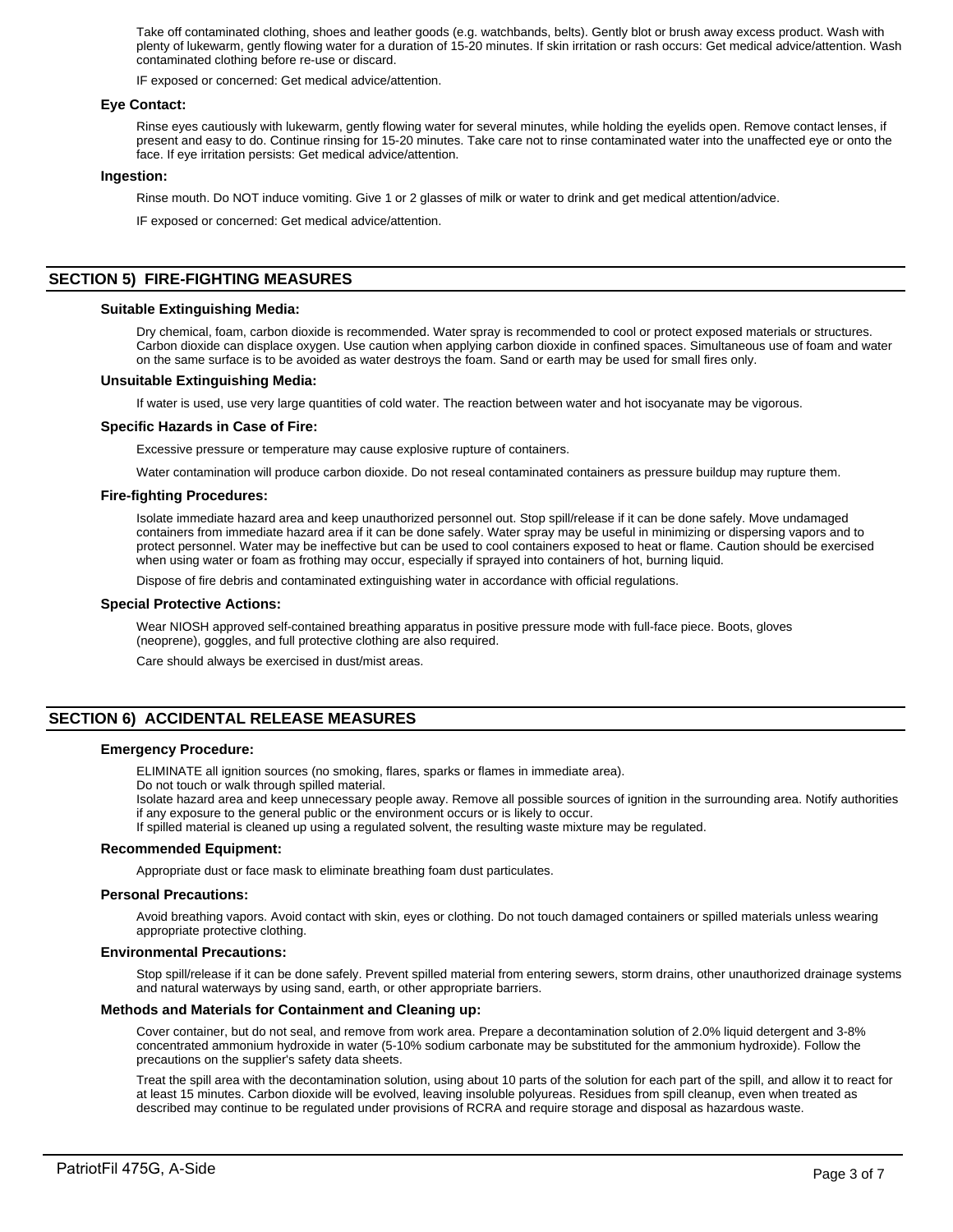Slowly stir the isocyanate waste into the decontamination solution described above. Let stand for 48 hours, allowing the evolved carbon dioxide to vent away, residues may still be subject to RCRA storage and disposal requirements. Dispose off in compliance with all relevant local, state, and federal laws and regulations regarding treatment.

# **SECTION 7) HANDLING AND STORAGE**

### **General:**

Wash hands after use. Do not get in eyes, on skin or on clothing. Do not breathe vapors or mists. Use good personal hygiene practices. Eating, drinking and smoking in work areas is prohibited. Remove contaminated clothing and protective equipment before entering eating areas.

Eyewash stations and showers should be available in areas where this material is used and stored.

#### **Ventilation Requirements:**

Use only with adequate ventilation to control air contaminants to their exposure limits. The use of local ventilation is recommended to control emissions near the source.

### **Storage Room Requirements:**

Keep container(s) tightly closed and properly labeled. Store in cool, dry, well-ventilated areas away from heat, direct sunlight, strong oxidizers and any incompatibilities. Store in approved containers and protect against physical damage. Keep containers securely sealed when not in use. Indoor storage should meet OSHA standards and appropriate fire codes. Containers that have been opened must be carefully resealed to prevent leakage. Empty container retain residue and may be dangerous. Use non-sparking ventilation systems, approved explosion-proof equipment and intrinsically safe electrical systems in areas where this product is used and stored.

Keep liquid and vapors away from sparks and flame, store in containers above ground and surrounded by dikes to contain spills or leaks.

Do not cut, drill, grind, weld, or perform similar operations on or near containers.

# **SECTION 8) EXPOSURE CONTROLS/PERSONAL PROTECTION**

### **Eye Protection:**

Wear eye protection with side shields or goggles. Wear indirect-vent, impact and splash resistant goggles when working with liquids. If additional protection is needed for entire face, use in combination with a face shield.

#### **Skin Protection:**

Use of gloves approved to relevant standards made from the following materials may provide suitable chemical protection: PVC, neoprene or nitrile rubber gloves. Suitability and durability of a glove is dependent on usage, e.g. frequency and duration of contact, chemical resistance of glove material, glove thickness, dexterity. Always seek advice from glove suppliers. Contaminated gloves should be replaced. Use of an apron and over- boots of chemically impervious materials such as neoprene or nitrile rubber is recommended to avoid skin sensitization. The type of protective equipment must be selected according to the concentration and amount of the dangerous substance at the specific workplace. Launder soiled clothes or properly disposed of contaminated material, which cannot be decontaminated.

#### **Respiratory Protection:**

If airborne concentrations exceed or are expected to exceed the TLV, use MSHA/NIOSH approved positive pressure supplied pressure supplied air respiratory with a full face piece or an air supplied hood. For emergencies, use a positive pressure self-contained breathing apparatus. Air purifying (cartridge type) respirators are not approved for protection against isocyanates.

### **Appropriate Engineering Controls:**

Provide exhaust ventilation or other engineering controls to keep the airborne concentrations of vapors below their respective threshold limit value.

| <b>Chemical Name</b>                       | OSHA<br>TWA<br>(ppm) | <b>OSHA</b><br>TWA<br>(mg/m3) | <b>OSHA</b><br>STEL<br>(ppm) | OSHA<br>STEL<br>(mg/m3) | OSHA<br>Tables (Z1<br>Z2, Z3) | <b>OSHA</b><br>Carcinogen | OSHA<br>Skin<br>designation | NIOSH<br><b>TWA</b><br>(ppm) | <b>NIOSH</b><br><b>TWA</b><br>(mg/m3) | <b>NIOSH</b><br>STEL<br>(ppm) | <b>NIOSH</b><br>STEL<br>(mg/m3) | <b>NIOSH</b><br>Carcinogen |
|--------------------------------------------|----------------------|-------------------------------|------------------------------|-------------------------|-------------------------------|---------------------------|-----------------------------|------------------------------|---------------------------------------|-------------------------------|---------------------------------|----------------------------|
| 4.4'<br>METHYLENEDIPHEN<br>YL DIISOCYANATE | 0.02<br>ceiling      | 0.2<br>ceiling                |                              |                         |                               |                           |                             | 0.005                        | 0.050                                 |                               |                                 |                            |

| <b>Chemical Name</b>                              | ACGIH | ACGIH      | <b>ACGIH</b> | ACGIH       |
|---------------------------------------------------|-------|------------|--------------|-------------|
|                                                   | TWA   | <b>TWA</b> | <b>STFI</b>  | <b>STEL</b> |
|                                                   | (ppm) | (mq/m3)    | (ppm)        | (mg/m3)     |
| 4.4'<br><b>METHYLENEDIPHEN</b><br>YL DIISOCYANATE | 0.005 | 0.051      |              |             |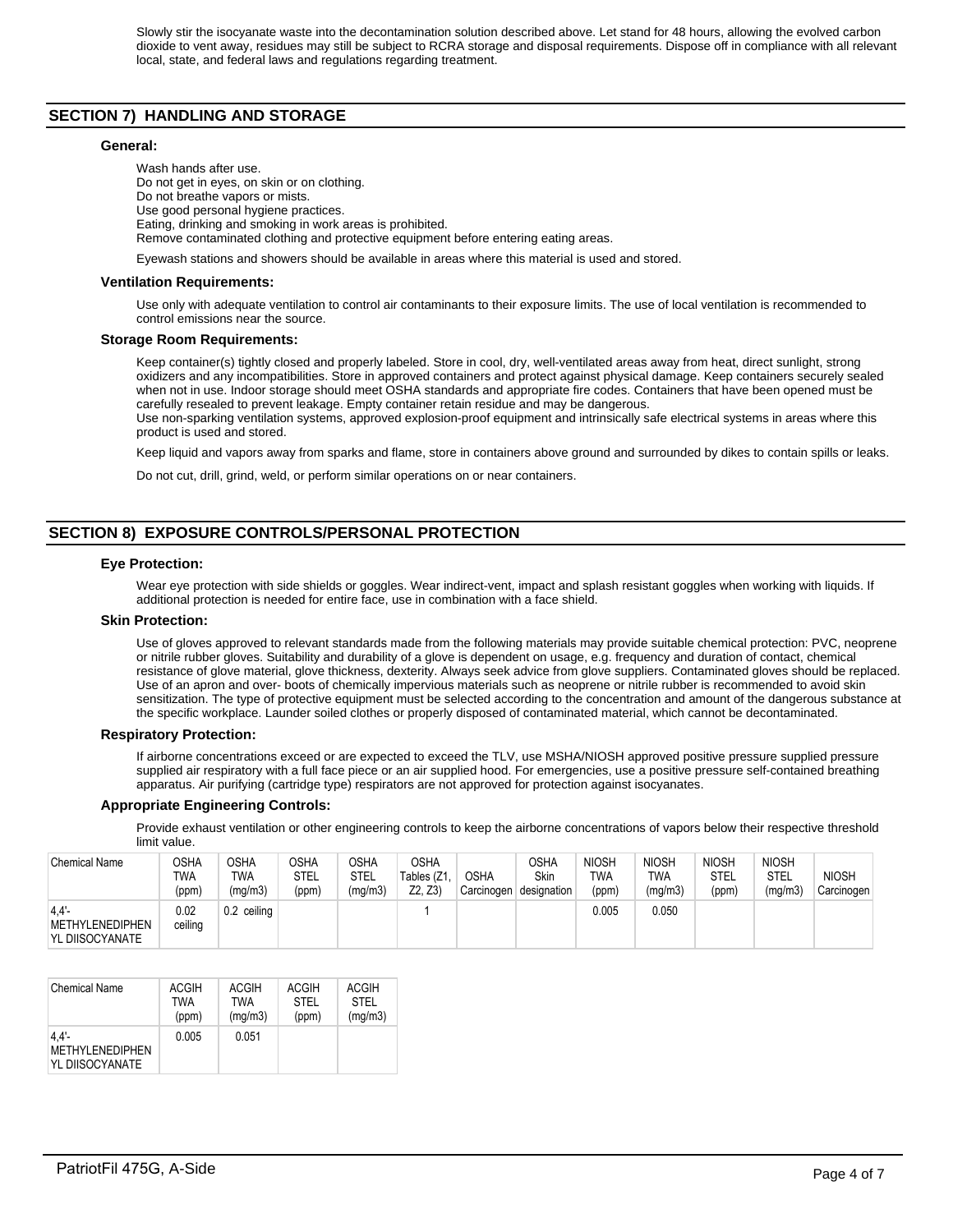# **SECTION 9) PHYSICAL AND CHEMICAL PROPERTIES**

### **Physical and Chemical Properties**

| . , o.ca. and Onomour operou |                          |  |  |  |  |
|------------------------------|--------------------------|--|--|--|--|
| Density                      | 10.22 lb/gal<br>1.22     |  |  |  |  |
| <b>Specific Gravity</b>      |                          |  |  |  |  |
| <b>VOC Regulatory</b>        | $0.00$ lb/gal            |  |  |  |  |
| VOC Part A & B Combined      | N.A.                     |  |  |  |  |
| Appearance                   | Dark Brown Liquid        |  |  |  |  |
| <b>Odor Threshold</b>        | N.A.                     |  |  |  |  |
| <b>Odor Description</b>      | Aromatic                 |  |  |  |  |
| pH                           | N.A.                     |  |  |  |  |
| <b>Water Solubility</b>      | <b>Reacts with Water</b> |  |  |  |  |
| Flammability                 | N/A                      |  |  |  |  |
| Flash Point Symbol           | N.A.                     |  |  |  |  |
| <b>Flash Point</b>           | 218 °C                   |  |  |  |  |
| Viscosity                    | N.A.                     |  |  |  |  |
| Lower Explosion Level        | N.A.                     |  |  |  |  |
| <b>Upper Explosion Level</b> | N.A.                     |  |  |  |  |
| Vapor Pressure               | N.A.                     |  |  |  |  |
| Vapor Density                | Heavier than air         |  |  |  |  |
| <b>Freezing Point</b>        | N.A.                     |  |  |  |  |
| <b>Melting Point</b>         | N.A.                     |  |  |  |  |
| Low Boiling Point            | N.A.                     |  |  |  |  |
| <b>High Boiling Point</b>    | N.A.                     |  |  |  |  |
| Auto Ignition Temp           | N.A.                     |  |  |  |  |
| Decomposition Pt             | N.A.                     |  |  |  |  |
| <b>Evaporation Rate</b>      | Slower than ether        |  |  |  |  |
| Coefficient Water/Oil        | N.A.                     |  |  |  |  |

# **SECTION 10) STABILITY AND REACTIVITY**

#### **Stability:**

Material is stable at standard temperature and pressure.

### **Conditions to Avoid:**

Heat, high temperature, open flame, sparks, and moisture. Contact with incompatible materials in a closed system will cause liberation of carbon dioxide and buildup of pressure.

#### **Hazardous Reactions/Polymerization:**

Will not occur under normal conditions but under high temperatures above 204°C, in the presence of moistures, alkalis,tertiary amines, and metal compounds will accelerate polymerization. Possible evolution of carbon dioxide gas may rupture closed containers.

### **Incompatible Materials:**

This product will react with any material containing active hydrogens, such as water, alcohol, ammonia, amines, alkalis and acids, the reaction with water is slow under 50°C, but is accelerated at higher temperature and in the presence of alkalis, tertiary amines, and metal compounds. Some reactions can be violent. Material can react with strong oxidizing agents.

### **Hazardous Decomposition Products:**

Carbon dioxide, carbon monoxide, nitrogen oxides, trace amounts of hydrogen cyanide and unidentified organic compounds may be formed during combustion.

# **SECTION 11) TOXICOLOGICAL INFORMATION**

### **Skin Corrosion/Irritation:**

Isocyanates react with skin protein and moisture and can cause irritation. Prolonged contact can cause reddening, swelling, rash, scaling, blistering, and, in some cases, skin sensitization. Individuals who have developed a skin sensitization can develop these symptoms as a result of contact with very small amounts of liquid material or as a result of exposure to vapor.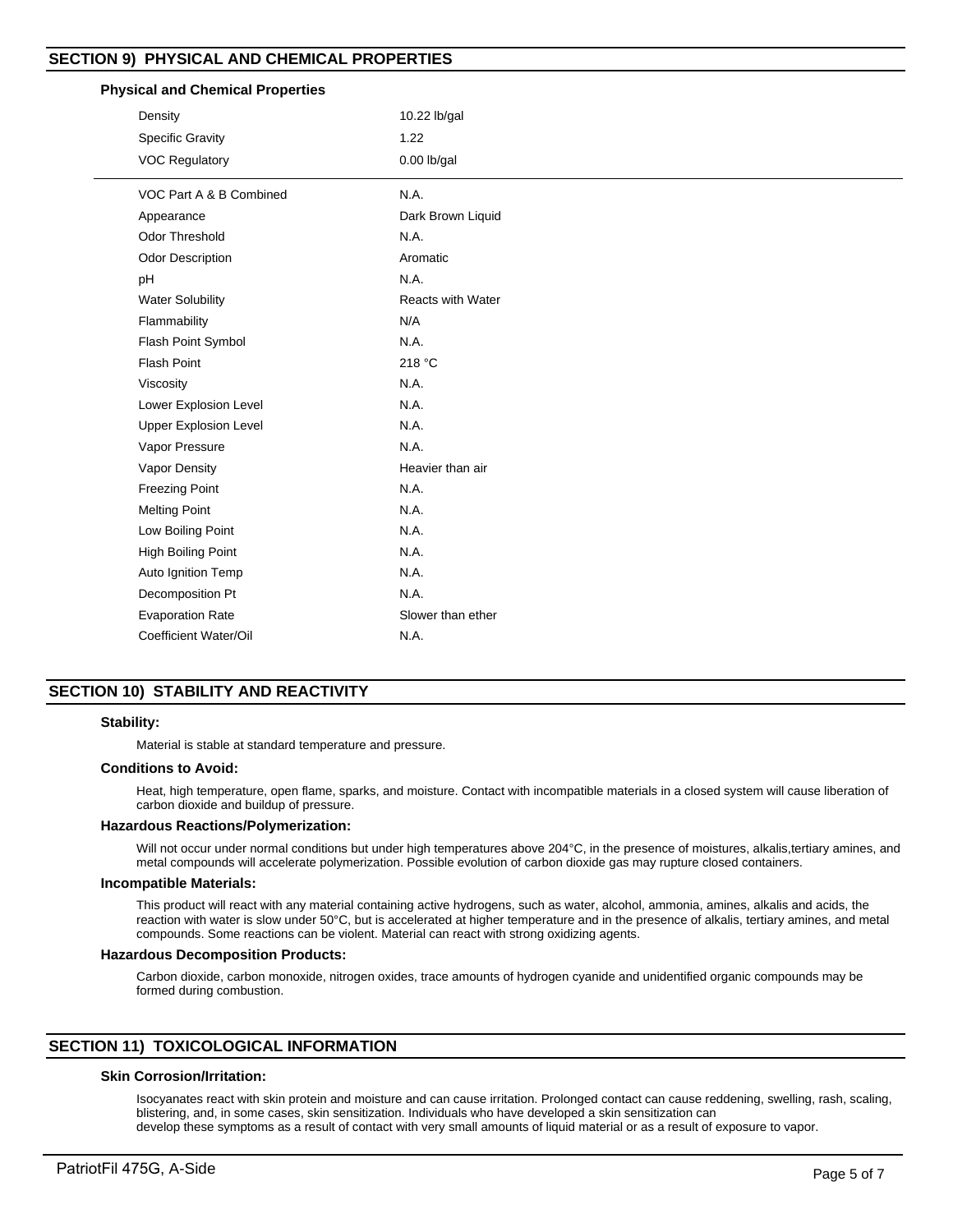Causes skin irritation

#### **Serious Eye Damage/Irritation:**

Liquid, aerosols or vapors are severely irritating and can cause pain, tearing, reddening and swelling. Prolonged vapor contact may cause conjunctivitis. Any level of contact should not be left untreated.

Causes serious eye irritation

### **Carcinogenicity:**

Suspected of causing cancer.

### **Respiratory/Skin Sensitization:**

May cause allergy or asthma symptoms or breathing difficulties if inhaled

May cause an allergic skin reaction

#### **Germ Cell Mutagenicity:**

No data available

### **Reproductive Toxicity:**

No data available

### **Specific Target Organ Toxicity - Single Exposure:**

High vapor concentrations may cause central nervous system (CNS) depression as evidenced by giddiness, headache, dizziness, and nausea. Persons with a preexisting, nonspecific bronchial hyperactivity can respond to concentrations below the TLV with similar symptoms as well as asthma attack. Exposure well above the TLV may lead to bronchitis, bronchial spasm and pulmonary edema (fluid in lungs). As a result of previous repeated overexposures or a single large dose, certain individuals may develop isocyanate sensitization (chemical asthma) which will cause them to react to a later exposure to isocyanate at levels well below the TLV.

May cause respiratory irritation

### **Specific Target Organ Toxicity - Repeated Exposure:**

Chronic overexposure to isocyanate has also been reported to cause lung damage (including decrease in lung function) which may be permanent.

May cause damage to organs through prolonged or repeated exposure.

#### **Aspiration Hazard:**

No data available

### **Acute Toxicity:**

No data available

0000101-68-8 4,4'-METHYLENEDIPHENYL DIISOCYANATE

LC50 (rat): 369-490 mg/m3 (aerosol) (4-hour exposure) (1) LC50 (rat): 178 mg/m3 (17.4 ppm) (duration of exposure not reported) (2)

LD50 (oral, rat): greater than 10,000 mg/kg (1,2) LD50 (dermal, rabbit): greater than 10,000 mg/kg (1) LD50 (oral, mouse): 2,200 mg/kg (3)

0009016-87-9 POLYMETHYLENE POLYPHENYL ISOCYANATE

LC50 (rat): 490 mg/m3 (aerosol) 4-hour exposure (22)

LD50 (oral, rat): greater than 10000 mg/kg (PMPPI) (2) LD50 (dermal, rabbit): greater than 5 mL/kg (6200 mg/kg) (PMPPI) (2)

# **SECTION 12) ECOLOGICAL INFORMATION**

### **Toxicity:**

No data available

### **Persistence and Degradability:**

No data available.

#### **Bioaccumulative Potential:**

No data available.

### **Mobility in Soil:**

No data available.

#### **Other Adverse Effects:**

No data available.